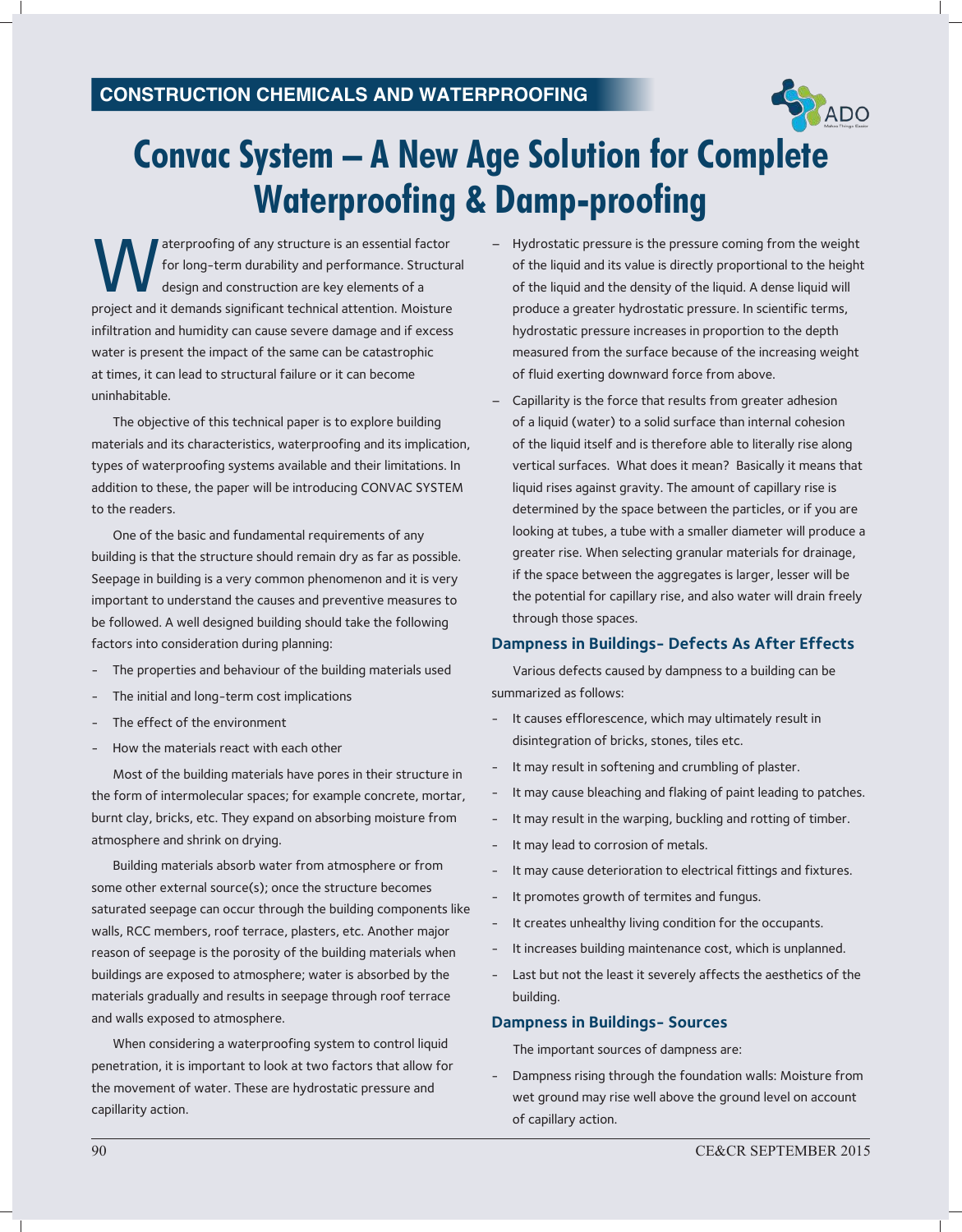## **ConstruCtion ChemiCals and Waterproofing**

- Splashing rain water which rebounds after hitting the wall surface.
- Penetration of rain water through unprotected wall tops, parapet, compound walls, etc.
- In case of sloped roofs, rain water may percolate through defective roof covering. In addition faulty eaves course and eave or valley gutters may allow the rain water to descend through the top supporting wall and cause dampness.
- In case of flat roofs, inadequate roof slopes, improper rainwater pipe connections, and defective junction between roof slab and parapet wall may prove to be the source of dampness.

No matter how good the waterproofing system is, one major factor that controls everything is the waterproofing details. This can be from design right through to construction, if the detailing is lacking, water will find its way in.

When selecting the correct system, it is very important to differentiate between waterproofing and damp proofing. These terms are sometimes misunderstood and can cause the selection of improper materials when trying to control moisture intrusion.

- Waterproofing is defined as the resistance of the passage of water under hydrostatic head pressure.
- Damp proofing is defined as the resistance of water in the absence of hydrostatic head pressure. Damp proofing materials typically will not bridge cracks in concrete that may occur during the life of a building. It is very important to understand this, as without proper drainage there can be presence of hydrostatic pressure.

Till yesterday there was no single product solution that was suitable for every situation, so selection of a suitable waterproofing system should depend on the requirements of the project. Some common characteristics that should be considered are whether the system is effective against moisture intrusion, be it waterproofing, damp proofing or capillary action. Water will find a way in if there are inconsistencies in the system. It needs to be durable both during and after construction and definitely need to be robust and durable for the life of the structure. Having a premature failure of a waterproofing system can be catastrophic and costly. Ideal waterproofing is a combination of quality product backed by excellent and trained application team.

CONVAC PLUS and CONVAC are an innovative and first of its kind patented product systems, which can act against Waterproofing and Damp Proofing both during and after construction.

As has been mentioned earlier there is no single universal waterproofing system that can work in all situations. It would be great if there was as it would make life very easy. CONVAC and CONVAC PLUS are now available, which, as we claim are complete waterproofing cum damp proofing system. When selecting this system, it is important to understand if the waterproofing system is considered to be on the positive side or negative side waterproofing system. What does that mean? In general, negative side waterproofing means that the waterproofing layer is applied to that side of the construction member, which is opposite to the side that is in direct contact with water. Reverse of the same is positive side waterproofing. It is always advisable to do the waterproofing system from the positive side for better results. Only if the positive side is inaccessible negative side waterproofing is to be done.



CONVAC SYSTEM can be applied on both sides of waterproofing system wherever needed. Hence application scope, suitability and ease of application with CONVAC SYSTEM is more compared to products available in the market.

CONVAC SYSTEM is an innovative solution for concrete and masonry works. This system densifies the concrete or mortar matrix to an optimum level and permeability of liquid water, which carries electrolytes is reduced to practically nil.

Typical Water Proofing system is carried out through the following procedures

- Surface preparation
- Crack treatment
- Product application
- Protection plaster / screed

With the CONVAC SYSTEM we can directly avoid some operations, which saves both cost and time:

- Surface preparation
- Crack treatment